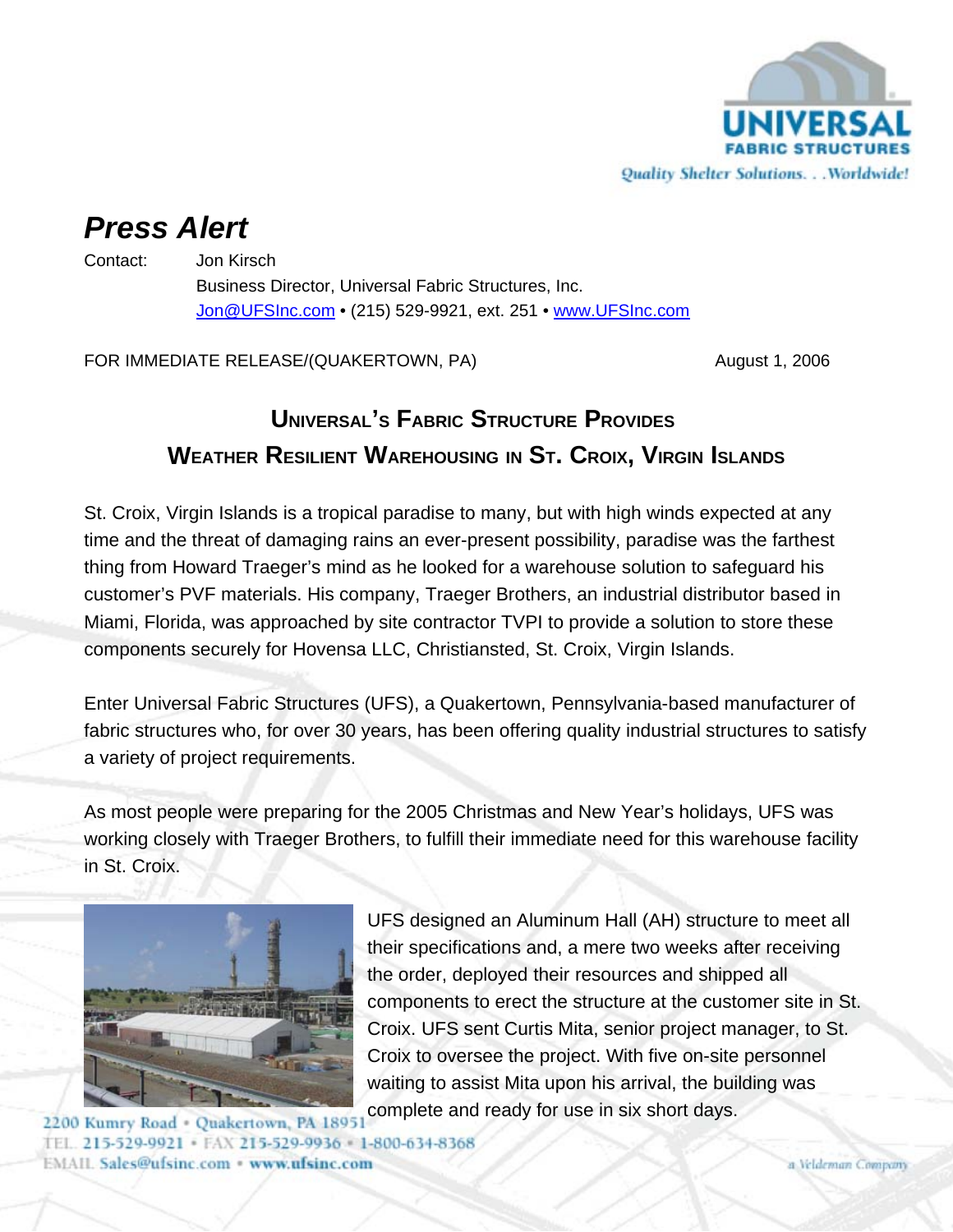"Our customer, TPVI, a contractor who was doing work with Hovensa, needed to erect a warehouse quickly since they already had material on the way from Europe," said Howard Traeger, president of Traeger Brothers and Associates, Inc. "We went with a fabric structure as it was not subject to the building and zoning approvals of traditional construction, and such approvals would have delayed the erection of the warehouse way beyond our due date."

/more . . .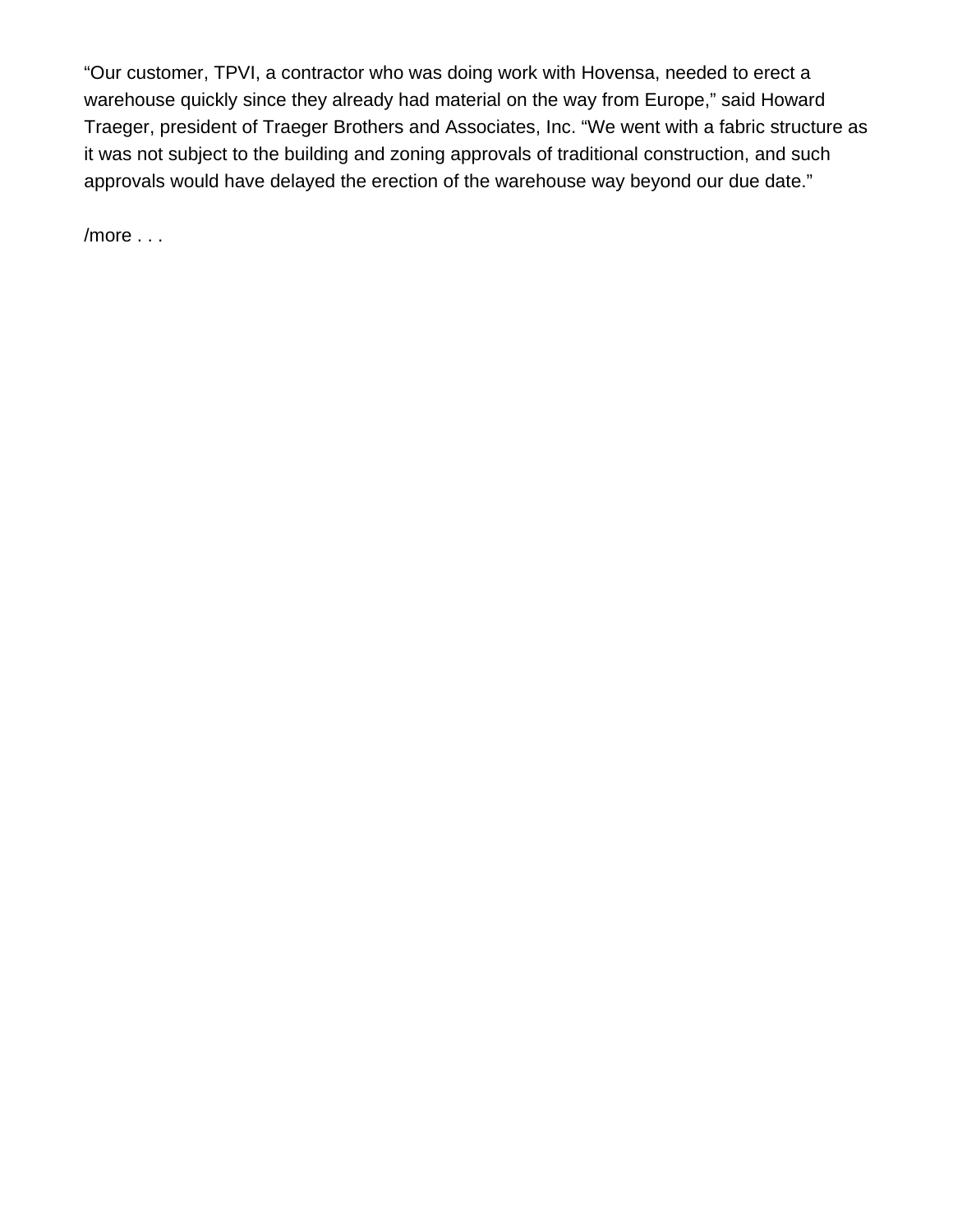### UFS Virgin Island Warehouse ADD ONE

To get the job done, UFS supplied a 50' x 130' Aluminum Hall with a 12' x 12' roll-up door and a single, steel personnel door. The fabric they used was a Ferrari 702 white opaque for the side walls, and a Ferrari 702 white translucent for the roof sheets. Fabric was sealed to the existing surface for a weather-tight seal.

"We were very pleased with the flexibility of the design and the willingness on the part of UFS to think outside the box to solve our dilemma," added Traeger.

Not many relocatable structures can hold up to the rugged weather conditions that are sometimes experienced in the Virgin Islands – the UFS structure is able to sustain hurricane type winds and the fabric is resistant to UV degradation. The use of an aluminum frame in the structure, was the first experience Hovensa has had with such a lightweight, highly relocatable structure – an option they found very attractive as compared to the many structures they have used in the past that were made of heavy steel and not able to be relocated.

The AH Model that Universal used for this project is the work horse of the Universal line of fabric structures. The AH Series offers a versatile, durable building option for temporary or semi-permanent shelter needs where speed of installation or relocation is essential. It is designed to be relocatable, airtight, attractive, expandable, flexible, and reliable. The basic product structure can be easily tailored to meet the project specifications both in terms of fabric, size and accessories.

#### **About Universal Fabric Structures**

Universal Fabric Structures, Inc. is committed to providing on a global basis high quality, cost effective, engineered fabric structure systems based on customer-driven needs. Established in 1983, the company has delivered on this commitment providing solutions for military, sport, industrial, and event applications. Projects include rapid-deploy, relocatable military structures, Sporthall facilities for tennis, soccer, swimming, multi-sport and professional football teams, All-Site industrial applications for warehousing and containment, and Pavilion structures for events and gaming.

#### **About Traeger Brothers & Associates, Inc.**

Traeger Brothers & Associates, originally known as the Cuban American Export Company, has become one of Miami's foremost trading houses. Traeger Brothers is known from Latin America and the Caribbean to Africa and Europe. In addition to supplies for petroleum refineries, water and electric utilities, and construction companies, Traeger also supplies a wide array of telecommunication and computer products. Everything they sell is competitively priced through an advanced computer database that queries thousands of vendors worldwide.